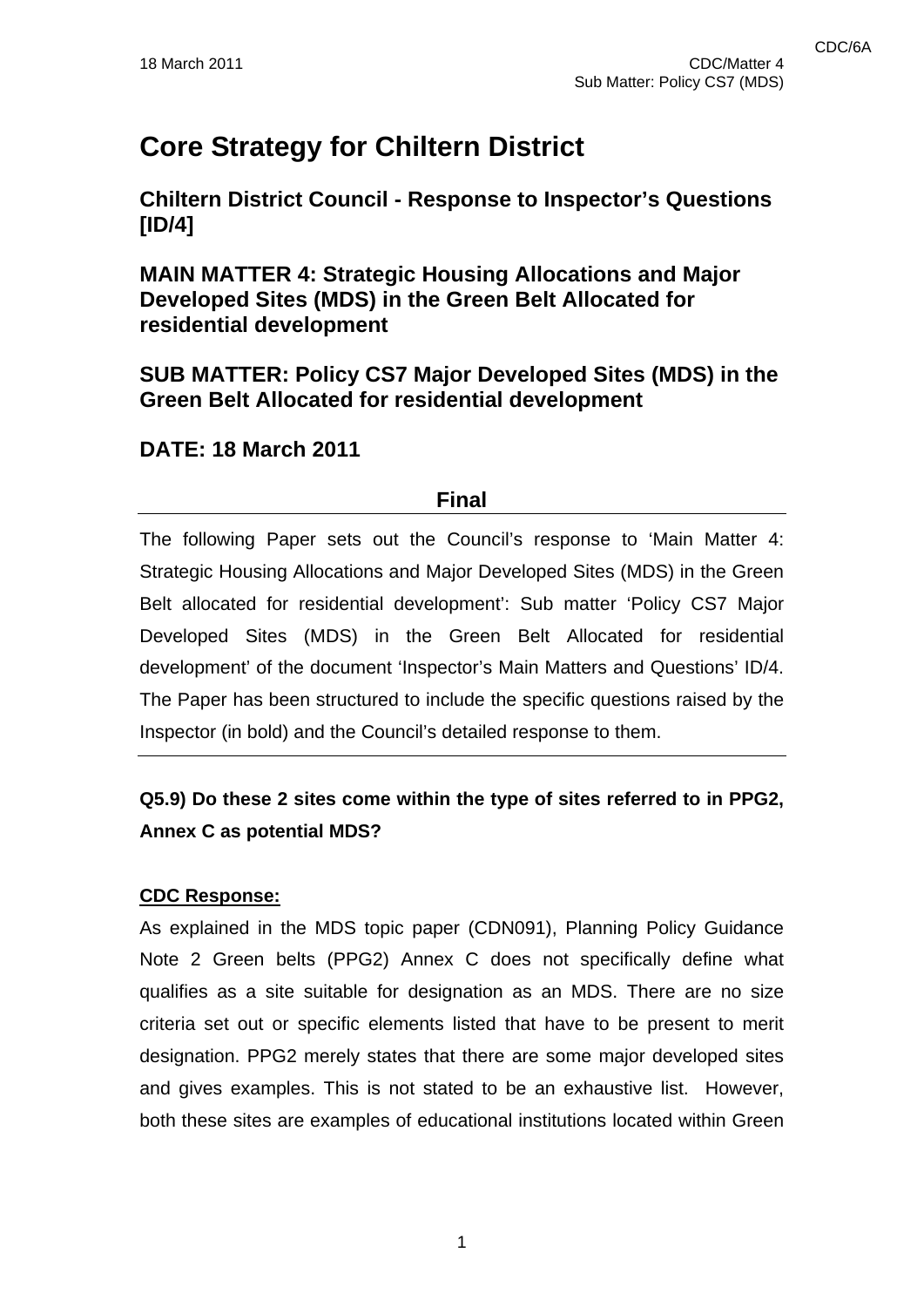Belt and as such are considered to be compatible with other examples of MDS given in PPG2.

**Q5.10) Is the allocation for housing of these 2 MDS consistent with the stated strategy in policy CS1? If not, are there factors which justify development here?** 

#### **CDC Response:**

As set out in the proposed change to section 7 of the CS (refer to CDN117) the Council considers the allocation of the 2 MDSs to be consistent with the stated strategy.

**Q5.11) Bearing in mind the sites' low scores on the Chiltern Accessibility Plan (B10 in CDN009), how is the proposed residential development consistent with the sustainability objectives of the Strategy or, if not, what are the factors which justify development here?** 

### **CDC Response:**

Although the Newland Park site does have a low score on the Chiltern Accessibility study, the Amersham and Wycombe College site has the third highest level of accessibility. The latter site is also served from an adjacent bus stop by 3 regular bus services all serving the town centre and linking to adjacent towns. The Chesham site is therefore considered to have better access to facilities than most villages and is akin to the outskirts of most of the bigger settlements in the District.

In the case of Newland Park, the site has a significant amount of development on it and is the subject of a current application for housing. Despite its relatively low accessibility score the site, as a former university campus, had a student population of around 2000 students by day, of which 500 students were resident on the site. Recognising the level of existing development on the site it is considered that re-development for housing would be appropriate, even factoring in accessibility issues... The Council considers that the redevelopment of a brownfield site represents a more sustainable form of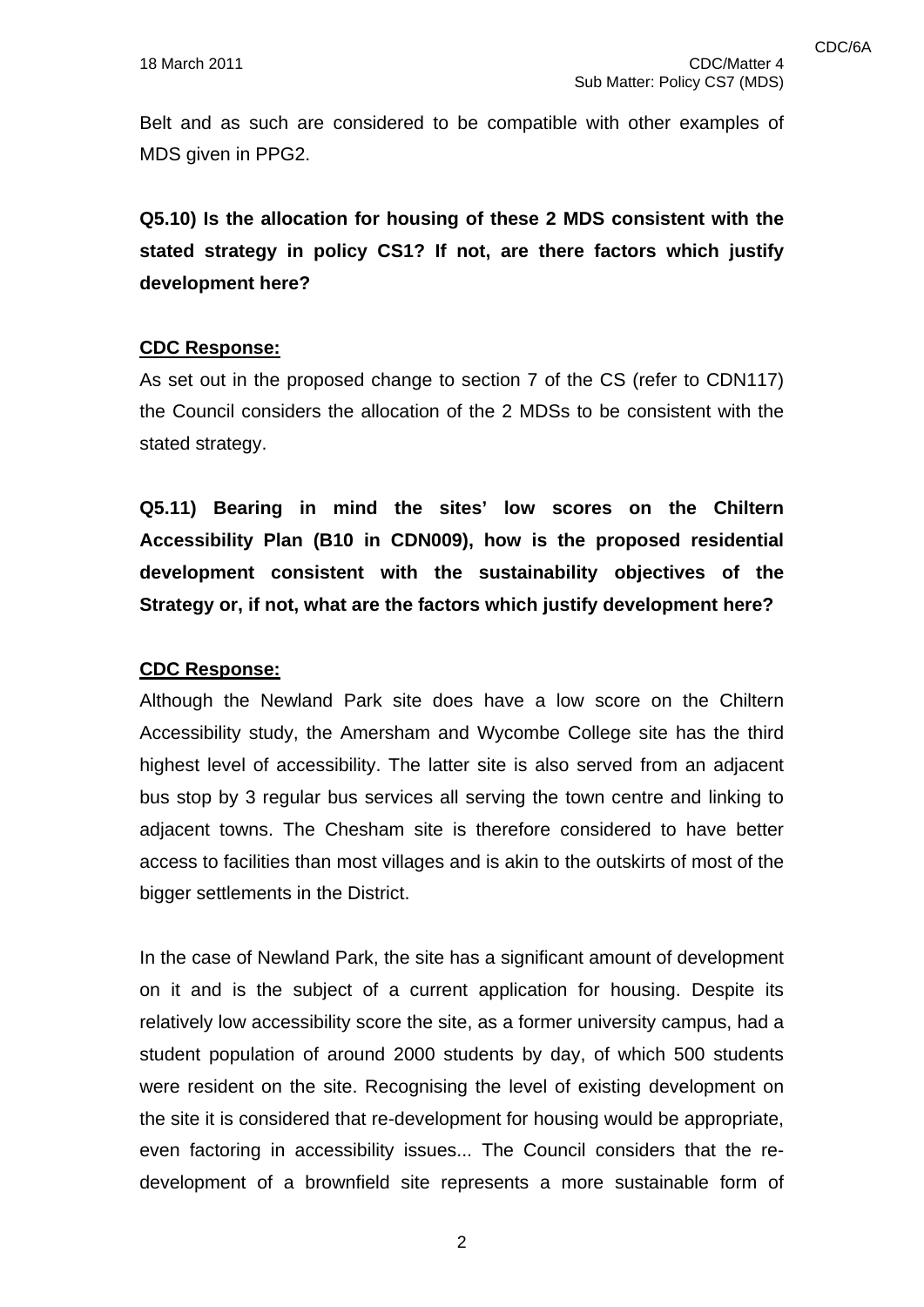development and is preferable to development on a Greenfield site in the open countryside.

**Q5.12) Given the low scores on the Chiltern Accessibility Plan (B10 in CDN009) are these appropriate locations for seeking a high proportion of affordable housing in accordance with policy CS8?** 

#### **CDC Response:**

For the reasons set out in the response to Q5.11, it is considered that the Amersham and Wycombe College Chesham Campus site is an appropriate location for affordable housing. Whilst Newland Park is acknowledged to be less well located, given the need for affordable housing in the District and the potential contribution this site could make to it, it is considered entirely appropriate for this site to make a contribution to affordable housing in accordance with Policy CS8.

**Q5.13) Is there is any evidence of a continuing need for the site or premises at Amersham & Wycombe College for educational or other community purposes?** 

#### **CDC Response:**

The site owners and immediate past users of the sites have declared that they no longer wish to use their site for educational purposes. The County Education Authority has not indicated that it requires an additional site for an educational facility in the future. The Council is not aware of any need for using either of these sites for other community purposes.

**Q5.14) Has the impact of residential development at the Amersham & Wycombe College site on traffic congestion and air quality in Chesham been assessed? What were the conclusions and should any mitigation be specified in the Core Strategy?** 

### **CDC Response:**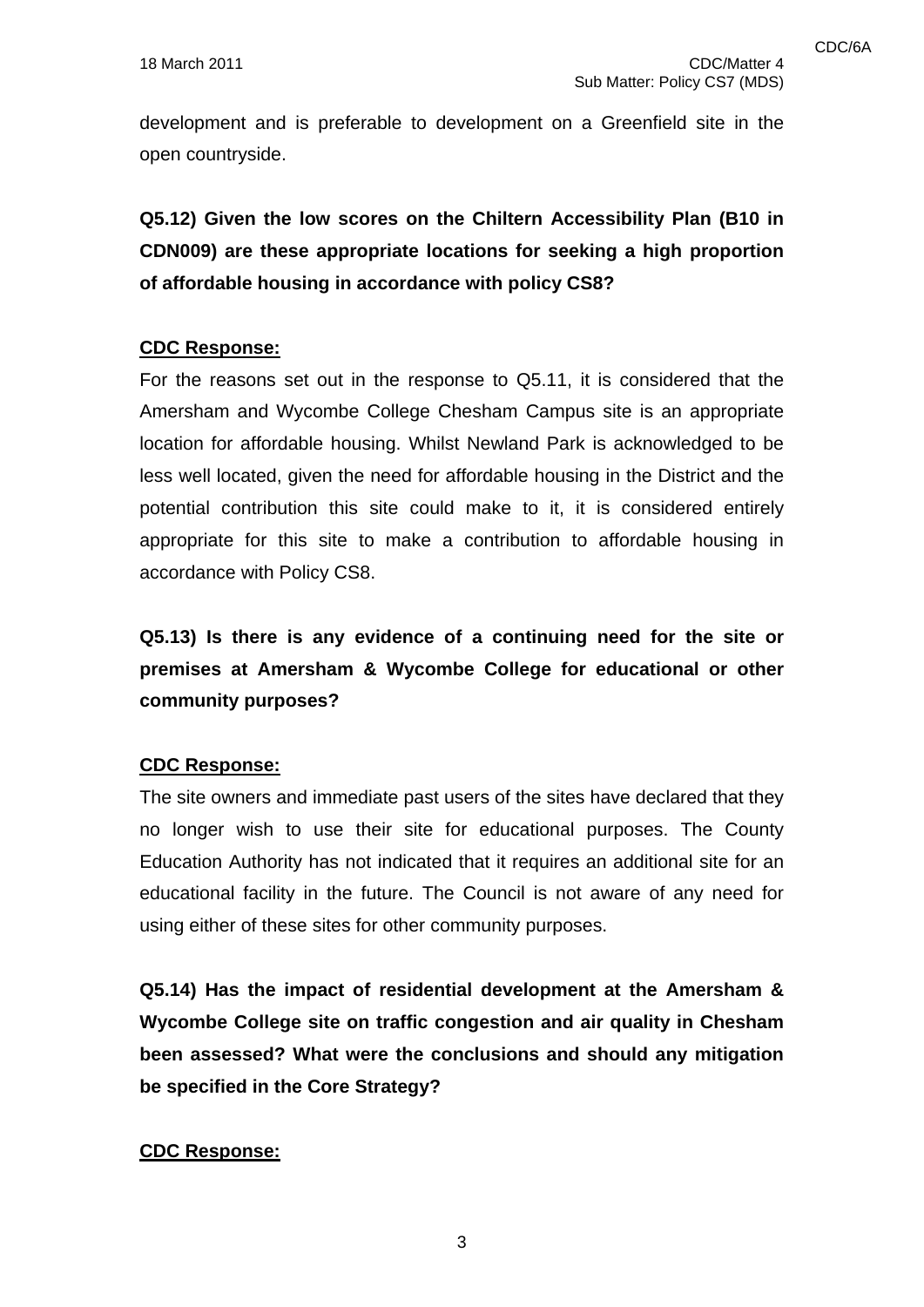All the identified sites in the Core Strategy have been assessed by the Highways Authority (Bucks County Council) in terms of their access and other related transport issues. In the case of the college site the advice given was that any development of the site should not lead to any intensification of the number of vehicle movements. The College use has a high potential number of vehicle movements in comparison with the proposed residential development. The likely impact of the re-development of the site would be to reduce traffic impacts on the congestion management corridor and on the air quality management zone. Therefore the Highway authority considered that residential development was acceptable in principle. However they would require any developer to undertake a Transport Assessment of the proposed development and to assess any impact on the Congestion Management Corridor and the air quality in the town centre. This level of transport assessment can only be undertaken once a firm development proposal has been produced which can be assessed. Therefore it is not appropriate or possible to specify specific mitigation methods (if required) in the Core Strategy.

# **Q 5.15) There are figures in the Housing Trajectory (CDN089) for what the Council expects from these sites. Are these figures appropriate and justified by evidence?**

#### **CDC Response:**

The Chiltern Housing Land Supply Trajectory 2006 – 2026 at March 2011 (CDN113) replaces CDN089. The dwelling yields anticipated from the Amersham and Wycombe College Chesham Campus and the Newland Park site are the same in both versions of the Housing Trajectory.

In relation to Newland Park, a planning application has been received for 326 dwellings (CH/2010/0976/FA). Without prejudice to any future decision the Council takes on this application, this is considered to provide a broad indication of the site potential. However as this application has yet to be determined, the Housing Trajectory (CDN113) shows the potential to be 300 dwellings.

4